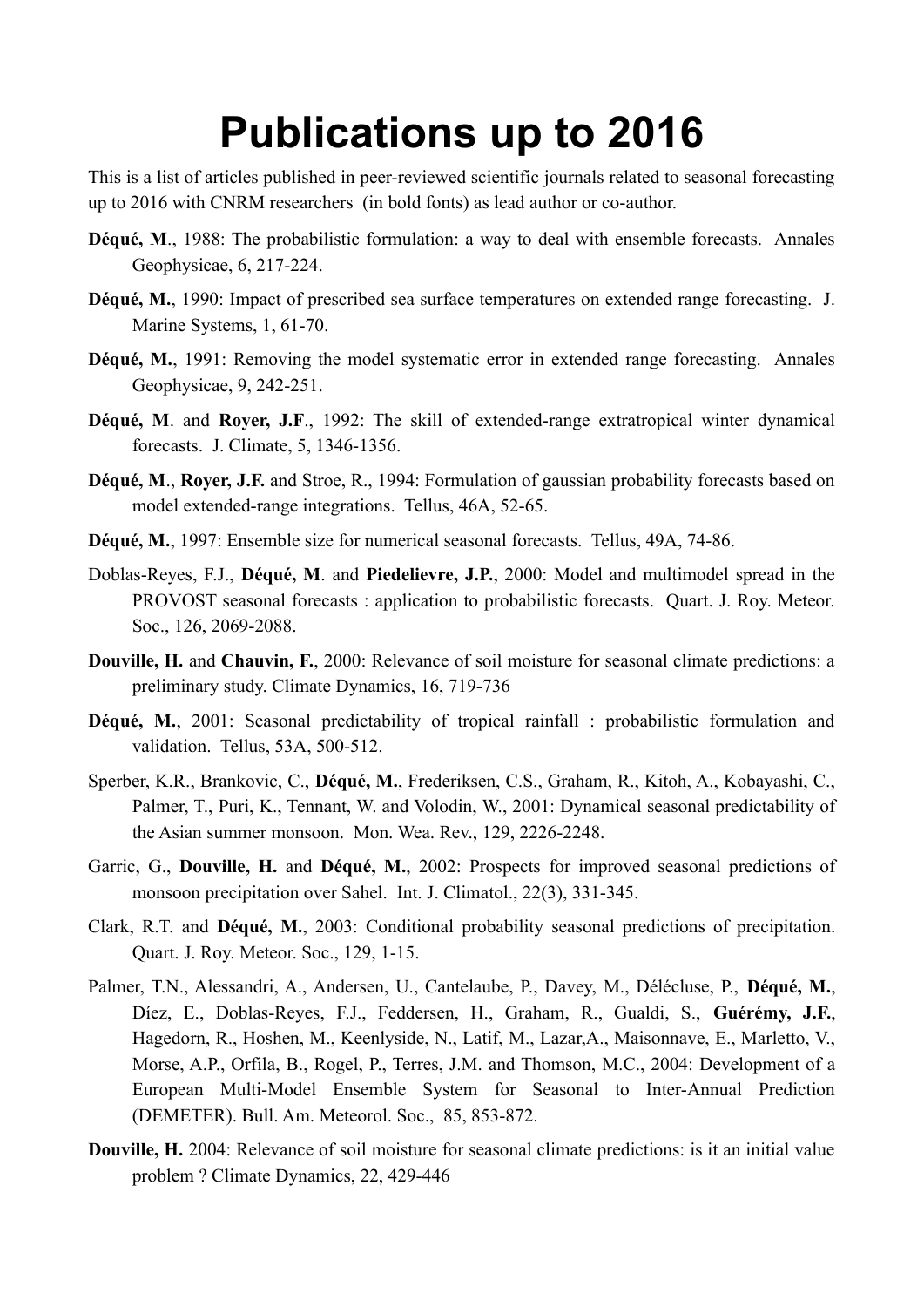- **Guérémy, J.F., Déqué, M., Braun, A.** and **Piedelievre, J.P.**, 2005: Actual and potential skill of seasonal predictions using the CNRM contribution to DEMETER: coupled versus uncoupled model. Tellus, 57A, 308-319.
- Guldberg, A., Kaas, E., **Déqué, M.**, Yang, S. and Vester Thorsen, S., 2005: Reduction of systematic errors by empirical model correction: impact on seasonal prediction skill. Tellus, 57A, 575- 588.
- **Chauvin, F., Royer, J.F.** and **Douville, H.**, 2005 : Interannual variability and predictability of African easterly waves in a GCM. Climate Dynamics, 24, 523-544, DOI 10.10007/s00382- 004-0507-9.
- Vitart, F., Huddleston, M.R., **Déqué, M.**, Peake, D., Palmer, T.N., Stockdale, T.N., Davey, M.K., Ineson, S. and Weisheimer, A., 2007: Dynamically-based seasonal forecasts of Atlantic tropical storm activity issued in June by EUROSIP. Geophys. Res. Lett., 34, L16815, doi:10.1029/2007GL030740
- **Douville, H.**, 2007, Soil moisture memory and West African monsoon predictability: artefact or reality ? Climate Dynamics, 28, 723-742
- **Douville, H.**, Conil, S., **Tyteca, S.** and **Voldoire, A.**, 2007: Soil moisture memory and West African monsoon predictability : artefact or reality ? Climate Dyn., 28, 723-742, [doi:10.1007/s00382-](https://www.umr-cnrm.fr/IMG/pdf/douville_cd07_amma.pdf) [006-0207-8](https://www.umr-cnrm.fr/IMG/pdf/douville_cd07_amma.pdf).
- Conil S., **Douville, H., and Tyteca, S.**, 2008: Contribution of realistic soil moisture initial conditions to boreal summer predictability. Climate Dyn., 32, 75-93, doi:10.1007/s00382-008- 0375-9.
- Weisheimer, A., Doblas-Reyes, F.J. Palmer, T.N. Alessandri, A. Arribas, A. **Déqué, M.,** Keenlyside, N. MacVean, M. Navarra, A. and Rogel, P., 2009 : ENSEMBLES: A new multi-model ensemble for seasonal-to-annual predictions--Skill and progress beyond DEMETER in forecasting tropical Pacific SSTs. Geophysical Research Letters, 36, doi : 10.1029/2009GL040896
- **Douville, H.**, 2009: Stratospheric polar vortex influence on Northern Hemisphere winter climate variability. Geophys. Res. Lett., 36, doi.: 10.1029/2009GL039334
- **Douville, H.,** 2010: Relative contributions of soil and snow hydrology to seasonal climate predictability : a pilot study. Climate Dyn., 34, 797-818, doi : 10.1007/s00382-008-0508-1.
- Alessandri, A., Borelli, A., Navarra, A., Arribas, A., **Déqué, M.**, Rogel, P. and Weisheimer, A, 2011: Evaluation of Probabilistic Quality and Value of the ENSEMBLES Multimodel Seasonal Forecasts: Comparison with DEMETER. Monthly Weather Review, 139, 581-607, doi : 10.1175/2010MWR3417.1
- **Batté, L.**, and **Déqué, M.**, 2011: Seasonal predictions of precipitation over Africa using coupled ocean-atmosphere general circulation models : skill of the ENSEMBLES project multimodel ensemble forecasts. Tellus SERIES A-Dynamic Meteorology and Oceanography, Volume : 63, Issue : 2, Pages : 283-299, Published : MAR 2011. doi : 10.1111/j.1600-0870.2010.00493.x.
- Peings, Y.**, Douville, H.**, Alkama, R. and **B. Decharme,** 2011: Snow contribution to springtime atmospheric predictability over the second half of the twentieth century. Climate Dyn., doi :